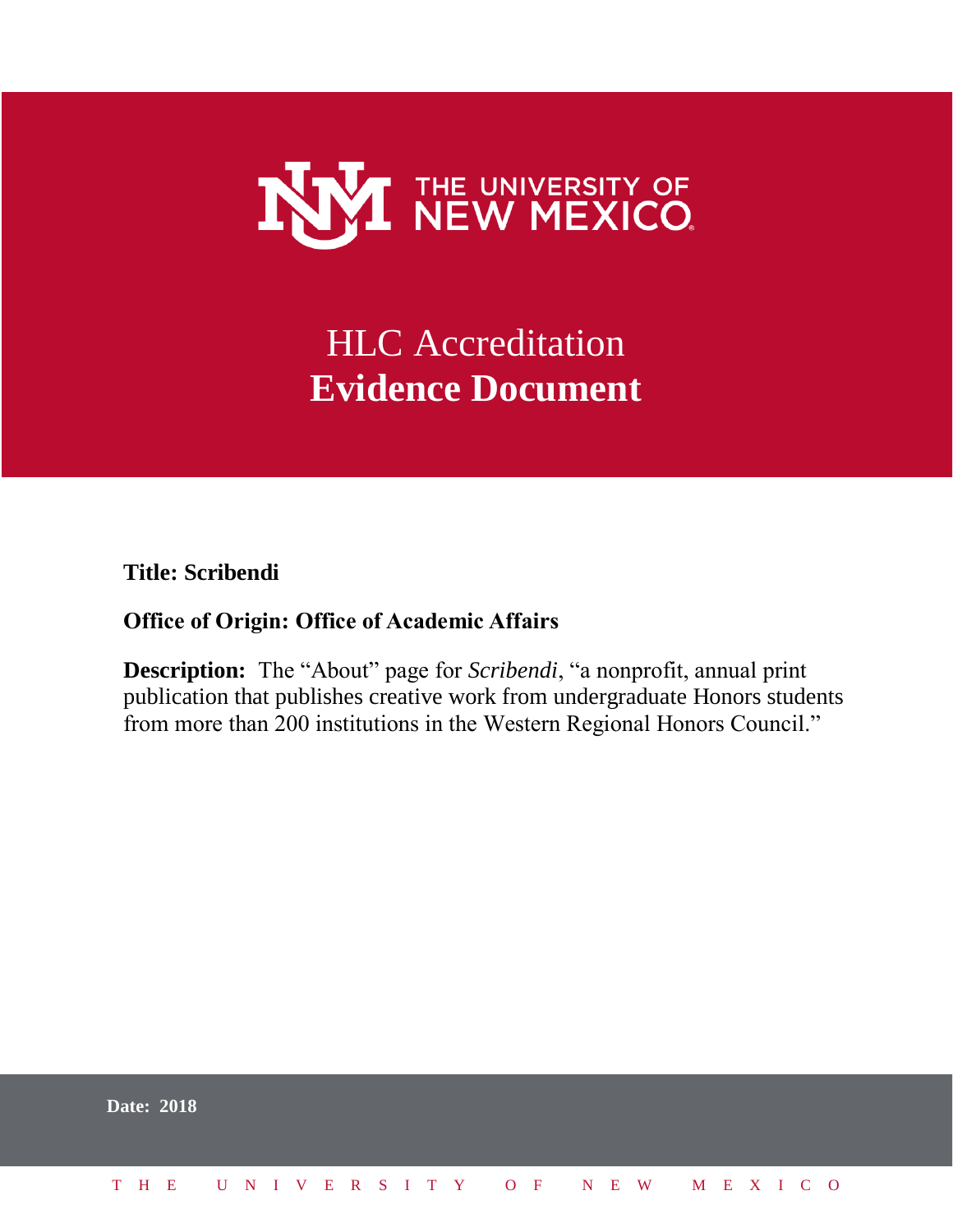

*Scribendi* is a nonprofit, annual print publication that publishes creative work from [undergraduate](http://scribendi.unm.edu/?page_id=2437) Honors students from more than 200 institutions in the Western Regional Honors Council ([WRHC](https://wrhcouncil.org/)). In 2016, we joined forces with the National Collegiate Honors Council ([NCHC](https://www.nchchonors.org/#home)) to publish works from Honors students all across the nation, which brought the total number of institutions eligible to publish in *Scribendi* to 900. *Scribendi* is primarily produced by Honors students at the University of New Mexico (UNM) Honors College—however, in 2016-2017 the magazine introduced its first exchange student, and two [more](http://scribendi.unm.edu/?p=3267) for the [2017-2018](http://scribendi.unm.edu/?p=3274) school year. *Scribendi* solicits work in a number of different categories such as poetry, creative nonfiction, short fiction, foreign language, visual art, photography, and open media.\* (Click here for more [information](http://scribendi.unm.edu/?page_id=36) on submitting to *Scribendi.)*

\*Any creative works not otherwise listed, such as film, music, architecture, graffiti, fashion, and art that not easily defined.

### History of *Scribendi*

Formerly titled *UNM Honors Review, Scribendi* began in 1985. A few enterprising undergraduates developed an interest in starting an undergraduate Honors magazine. Dr. Susan Kilgore was the first faculty advisor for this publication. At this time, students did not get credit for their work or receive much recognition.

The staff frantically held bake sales to help raise money for publishing the magazine. Generous small businesses and parents of the staff also provided funding. Submissions were few and mostly local; there were perhaps thirty or forty in total, and the magazine was less than twenty-five pages long. By the third year, there were at least one hundred submissions from the Western region of the United States.

Dr. V. B. Price took over for Dr. Kilgore as faculty advisor for the 1990 issue and arranged to allow students to receive one credit hour per semester for working on the magazine. Students could receive a total of three credit hours for up to three semesters' worth of work. Submissions increased, as well as the length and scope of the publication. The magazine grew that year to be more than sixty pages.

In 1994, the staff changed the name of the magazine to *Scribendi*. According to Denise Clegg, one of the 1994 editors, "the title reflects the magazine on many levels; it is literally made of the written word, and this year many of the pieces speak about the power of stories, images, and language."

Dr. Sharon Niederman was the faculty advisor in 1996–1997. By this time, Dr. Price had arranged for the student staff to earn three credit hours for each semester worked. Dr. Leslie Donovan became the faculty advisor in 1997. By this time, the publication had grown to more than one hundred pages. More than 550 submissions were received for the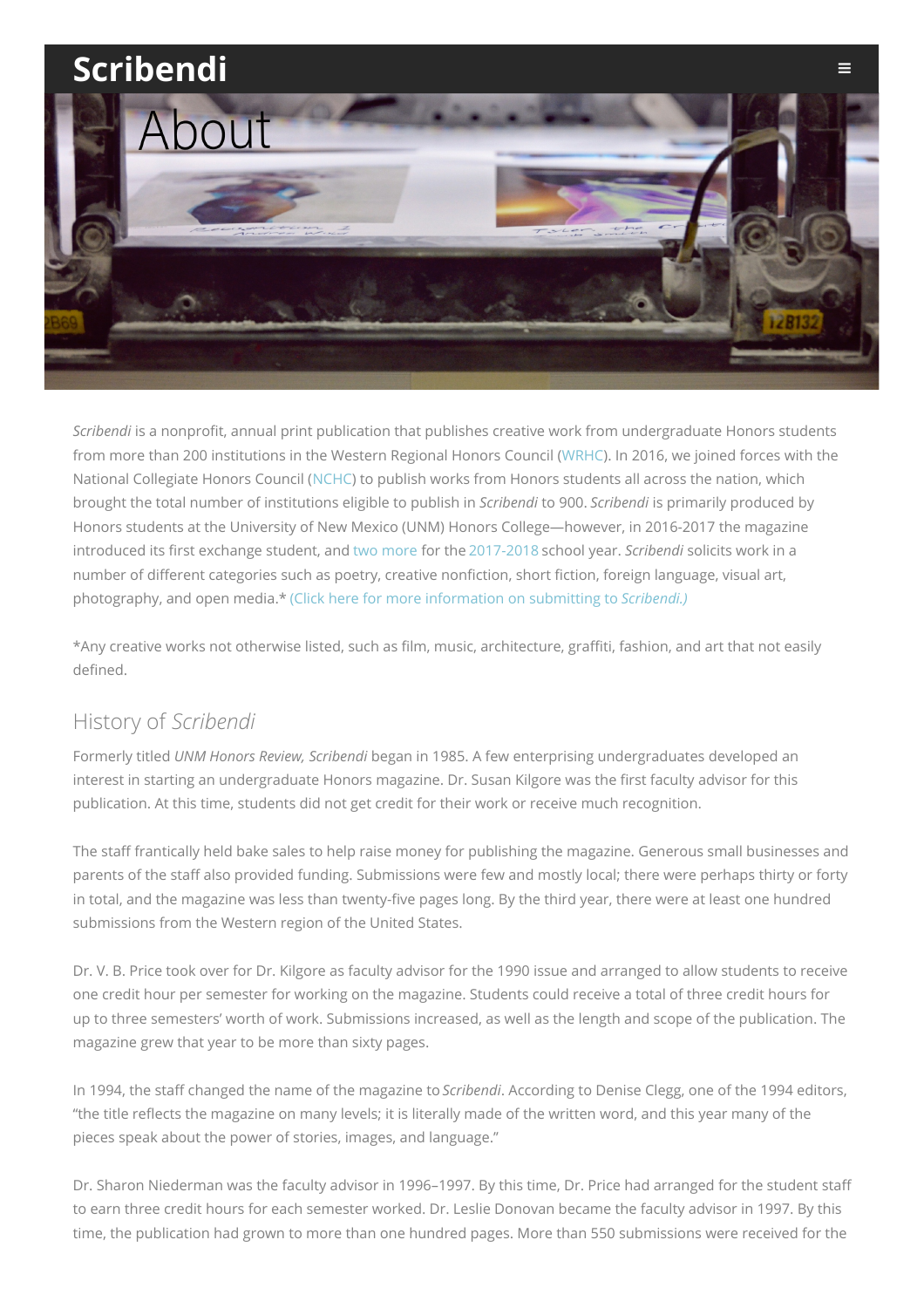2003 issue.

For the 2013 issue of *Scribendi*, Amaris Ketcham, the first student staff member to serve in *Scribendi* for four years, returned as the *Scribendi* faculty advisor and professor.

Evaluating so many fine works of art and literature is time-consuming and makes for quite a hectic period in a staff member's career, but the results are well worth the effort. Though the staff earns credit for their work, being involved with *Scribendi* is still a "somewhat crazy labor of love."

### What Does *Scribendi* Mean?

Originally entitled *UNM Honors Review*, the magazine changed its name to *Scribendi* in 1995 to reflect the fact that it had grown from a UNM publication into a regional publication for Honors students. The students who came up with the new title for the magazine wanted something that would reflect both a focus on the written word and the traditions associated with Honors education and excellence. They settled on the Latin term *scribendi*.

This term appears in a letter by J. R. R. Tolkien, who was a noted philologist of his time and a scholar intimately familiar with classical languages. In the letter, he writes, "I have been possessed on occasions (few, happily) with a sort of *furor scribendi*, in which the pen finds the words rather than head or heart" (Humphrey Carpenter,*Letters of J. R. R. Tolkien*, Letter 113). This sense gets at what the 1995 editors of*Scribendi* were intending when they retitled the magazine.

But what does the title actually mean?

In 2003, Classics major and *Scribendi* editor Lindsey Lesch prepared the following analysis for the back cover of that year's issue:

*SCRI•BÉN•DI / skribéndee / participle (nom., pl., masc., gerundive/future passive part. of scribo, scribere – 3rd conj. – "to write") LATIN. Those which must be written.*

# Connect With Us



#### **Contact Information**

**Phone** Office: (505) 277-7407